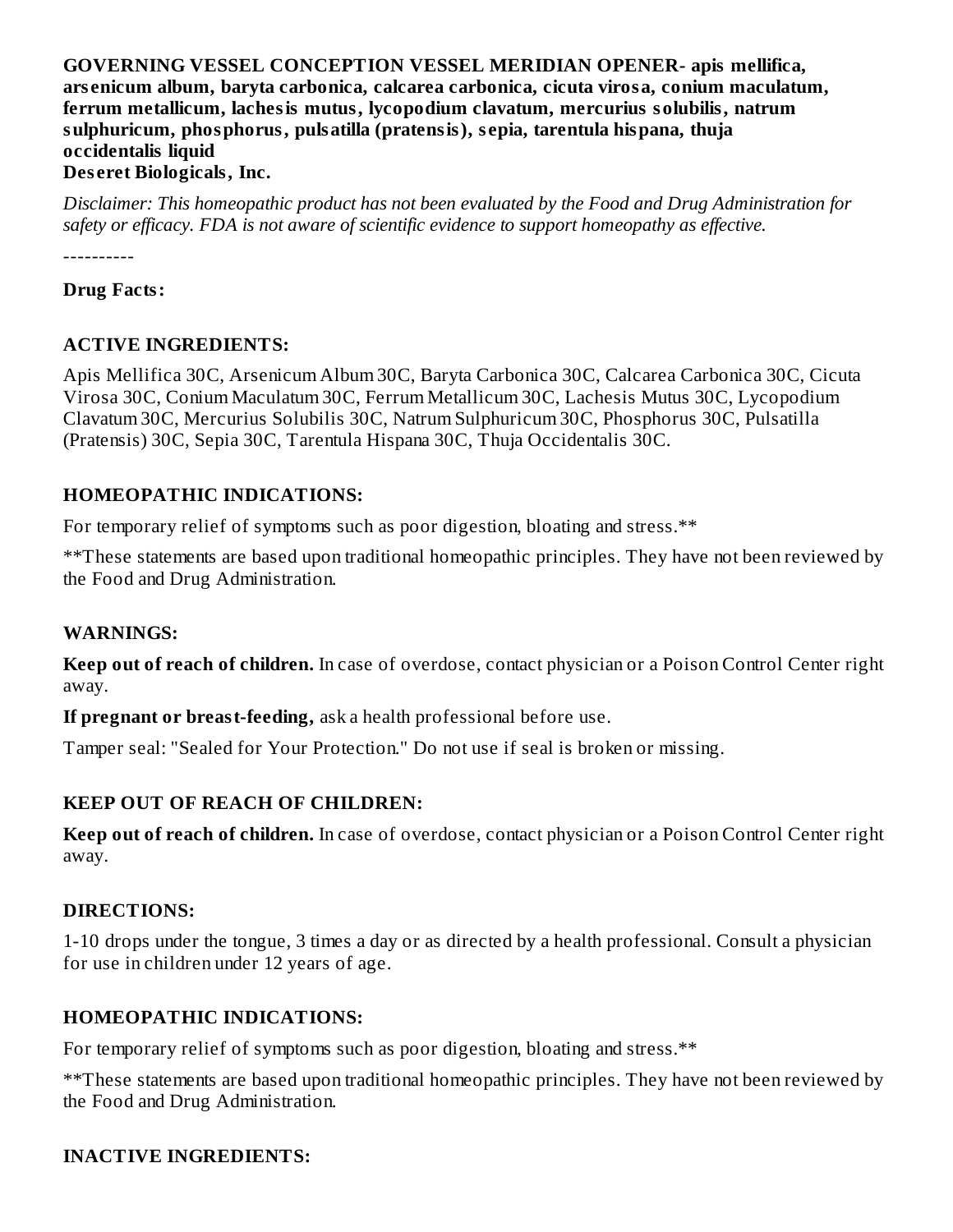Demineralized Water, 25% Ethanol

# **QUESTIONS:**

Dist. By: Deseret Biologicals, Inc. 469 W. Parkland Drive Sandy, UT 84070 www.desbio.com

## **PACKAGE LABEL DISPLAY:**

#### DES**BIO**

**NDC 43742-1521-1**

### **HOMEOPATHIC**

**GOVERNING VESSEL**

### **CONCEPTION VESSEL**

**Meridian Opener**

**1 FL OZ (30 ml)**

#### **WARNINGS:**

Keep out of reach of children. In case of overdose, contact a physician or Poison Control Center right away. If pregnant or breastfeeding, ask a health professional before use. Tamper seal: "Sealed for Your Protection." Do not use if seal is broken or missing.

#### **DIRECTIONS:**

1-10 drops under the tongue, 3 times a day or as directed by a health professional. Consult a physician for use in children under 12 years of age.

\*\*These statements are based upon homeopathic principles. They have not been reviewed by the Food and Drug Administration.

Dist. By: Deseret Biologicals, Inc. 469 W. Parkland Drive Sandy, UT 84070 www.desbio.com





**INACTIVE INGREDIENTS:** Demineralized Water, 25% Ethanol **ACTIVE INGREDIENTS:** Apis Mellifica 30C, Arsenicum Album 30C, Baryta Carbonica 30C, Calcarea Carbonica 30C, Cicuta Virosa 30C, Conium Maculatum 30C, Ferrum Metallicum 30C, Lachesis Mutus 30C, Lycopodium Clavatum 30C, Mercurius Solubilis 30C, Natrum Sulphuricum 30C, Phosphorus 30C, Pulsatilla 30C, Sepia 30C, Tarentula Hispana 30C, Thuja Occidentalis 30C.

**HOMEOPATHIC INDICATIONS:** For temporary relief of symptoms such as poor digestion, bloating and stress.\*\*

LOT:

# **GOVERNING VESSEL CONCEPTION VESSEL MERIDIAN OPENER**

apis mellifica, arsenicum album, baryta carbonica, calcarea carbonica, cicuta virosa, conium maculatum, ferrum metallicum, lachesis mutus, lycopodium clavatum, mercurius solubilis, natrum sulphuricum, phosphorus, pulsatilla (pratensis), sepia, tarentula hispana, thuja occidentalis liquid

| <b>Product Information</b> |                |                    |                |  |  |
|----------------------------|----------------|--------------------|----------------|--|--|
| <b>Product Type</b>        | HUMAN OTC DRUG | Item Code (Source) | NDC:43742-1521 |  |  |
| Route of Administration    | ORAL           |                    |                |  |  |
|                            |                |                    |                |  |  |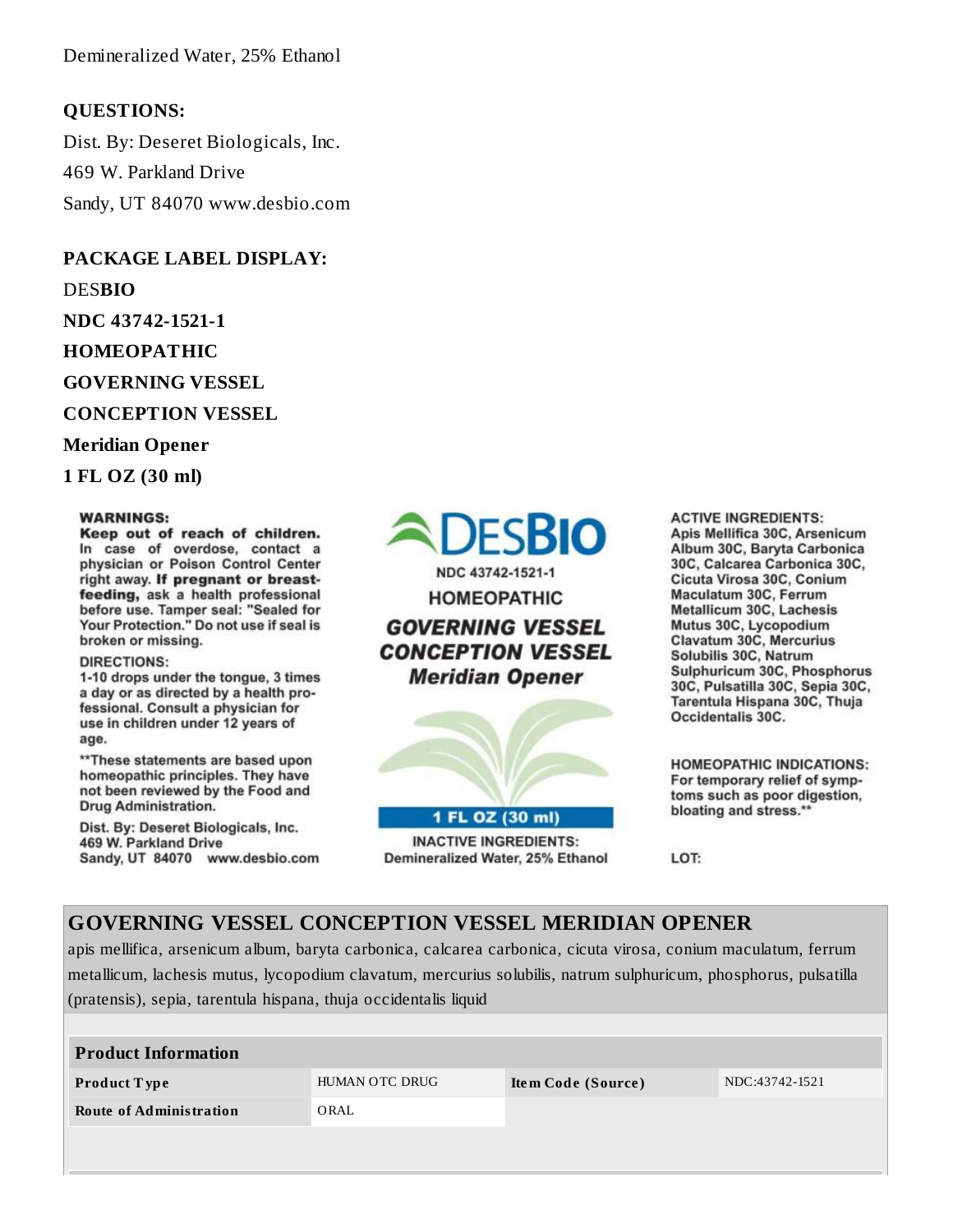|                                                                                                                                                      | <b>Active Ingredient/Active Moiety</b>                                           |                                                                                                                              |                                |                                          |          |                              |  |
|------------------------------------------------------------------------------------------------------------------------------------------------------|----------------------------------------------------------------------------------|------------------------------------------------------------------------------------------------------------------------------|--------------------------------|------------------------------------------|----------|------------------------------|--|
| <b>Ingredient Name</b>                                                                                                                               |                                                                                  |                                                                                                                              |                                | <b>Basis of Strength</b>                 |          |                              |  |
| APIS MELLIFERA (UNII: 7S82P3R43Z) (APIS MELLIFERA - UNII:7S82P3R43Z)                                                                                 |                                                                                  |                                                                                                                              |                                | <b>APIS MELLIFERA</b>                    |          |                              |  |
|                                                                                                                                                      |                                                                                  | ARSENIC TRIO XIDE (UNII: S7V92P67HO) (ARSENIC CATION (3+) - UNII:C96613F5AV)                                                 |                                | <b>ARSENIC TRIOXIDE</b>                  |          |                              |  |
|                                                                                                                                                      |                                                                                  | <b>BARIUM CARBONATE</b> (UNII: 6P669D8HQ8) (BARIUM CATION - UNII: V645272HLN)                                                |                                | <b>BARIUM CARBONATE</b>                  |          |                              |  |
|                                                                                                                                                      |                                                                                  | <b>OYSTER SHELL CALCIUM CARBONATE, CRUDE (UNII: 2E32821G61) (OYSTER</b><br>SHELL CALCIUM CARBONATE, CRUDE - UNII:2E32821G6I) |                                | OYSTER SHELL CALCIUM<br>CARBONATE, CRUDE |          |                              |  |
|                                                                                                                                                      | <b>UNII: YEA9 P21S8 N)</b>                                                       | CICUTA VIROSA ROOT (UNII: YEA9P21S8N) (CICUTA VIROSA ROOT -                                                                  |                                | CICUTA VIROSA ROOT                       |          |                              |  |
| CONIUM MACULATUM FLOWERING TOP (UNII: Q28 R5GF371) (CONIUM<br>CONIUM MACULATUM<br>MACULATUM FLOWERING TOP - UNII:Q28R5GF371)<br><b>FLOWERING TOP</b> |                                                                                  |                                                                                                                              |                                |                                          |          | $30$ [hp_C]<br>in $1 mL$     |  |
|                                                                                                                                                      |                                                                                  | IRON (UNII: E1UOL152H7) (IRON - UNII:E1UOL152H7)                                                                             | <b>IRON</b>                    |                                          |          |                              |  |
| LACHESIS MUTA VENOM (UNII: VSW71SS07I) (LACHESIS MUTA VENOM -<br>UNII:VSW71SS07I)                                                                    |                                                                                  |                                                                                                                              |                                | <b>LACHESIS MUTA VENOM</b>               |          |                              |  |
| LYCOPODIUM CLAVATUM SPORE (UNII: C88X29Y479) (LYCOPODIUM CLAVATUM LYCOPODIUM CLAVATUM<br>SPORE - UNII:C88X29Y479)                                    |                                                                                  |                                                                                                                              | <b>SPORE</b>                   |                                          |          |                              |  |
| MERCURIUS SOLUBILIS (UNII: 324Y4038G2) (MERCURIUS SOLUBILIS -<br>UNII:324Y4038G2)                                                                    |                                                                                  |                                                                                                                              |                                | MERCURIUS SOLUBILIS                      |          |                              |  |
| SO DIUM SULFATE (UNII: 0 YPR6 5R21J) (SO DIUM SULFATE ANHYDROUS -<br>UNII:36 KCS0 R750)                                                              |                                                                                  |                                                                                                                              |                                | <b>SODIUM SULFATE</b>                    |          |                              |  |
| PHOSPHORUS (UNII: 27YLU75U4W) (PHOSPHORUS - UNII:27YLU75U4W)                                                                                         |                                                                                  |                                                                                                                              |                                | <b>PHOSPHORUS</b>                        |          |                              |  |
|                                                                                                                                                      |                                                                                  | ANEMONE PRATENSIS (UNII: 8E272251DI) (ANEMONE PRATENSIS - UNII:8E272251DI)                                                   |                                | <b>ANEMONE PRATENSIS</b>                 |          |                              |  |
|                                                                                                                                                      | UNII:QDL83WN8C2)                                                                 | SEPIA OFFICINALIS JUICE (UNII: QDL83WN8C2) (SEPIA OFFICINALIS JUICE -                                                        |                                | SEPIA OFFICINALIS JUICE                  |          |                              |  |
|                                                                                                                                                      | UNII:86 M454L2TT)                                                                | LYCOSA TARANTULA (UNII: 86M454L2TT) (LYCOSA TARANTULA -                                                                      |                                | LYCOSA TARANTULA                         |          |                              |  |
| THUJA O CCIDENTALIS LEAFY TWIG (UNII: 1NT28V9397) (THUJA OCCIDENTALIS<br>LEAFY TWIG - UNII:1NT28V9397)                                               |                                                                                  |                                                                                                                              |                                | THUJA OCCIDENTALIS<br><b>LEAFY TWIG</b>  |          | 30 [hp_C]<br>in $1 mL$       |  |
|                                                                                                                                                      |                                                                                  |                                                                                                                              |                                |                                          |          |                              |  |
| <b>Inactive Ingredients</b>                                                                                                                          |                                                                                  |                                                                                                                              |                                |                                          |          |                              |  |
|                                                                                                                                                      |                                                                                  | <b>Ingredient Name</b>                                                                                                       |                                |                                          | Strength |                              |  |
|                                                                                                                                                      | WATER (UNII: 059QF0KO0R)                                                         |                                                                                                                              |                                |                                          |          |                              |  |
|                                                                                                                                                      | ALCOHOL (UNII: 3K9958V90M)                                                       |                                                                                                                              |                                |                                          |          |                              |  |
|                                                                                                                                                      |                                                                                  |                                                                                                                              |                                |                                          |          |                              |  |
|                                                                                                                                                      | Packaging                                                                        |                                                                                                                              |                                |                                          |          |                              |  |
| #                                                                                                                                                    | <b>Item Code</b>                                                                 | <b>Package Description</b>                                                                                                   | <b>Marketing Start</b><br>Date |                                          |          | <b>Marketing End</b><br>Date |  |
| $\mathbf{1}$                                                                                                                                         | NDC:43742-1521- 30 mL in 1 BOTTLE, DROPPER; Type 0: Not a Combination<br>Product |                                                                                                                              |                                | 08/21/2019                               |          |                              |  |
|                                                                                                                                                      |                                                                                  |                                                                                                                              |                                |                                          |          |                              |  |
| <b>Marketing Information</b>                                                                                                                         |                                                                                  |                                                                                                                              |                                |                                          |          |                              |  |
| <b>Marketing Category</b><br><b>Application Number or Monograph Citation</b>                                                                         |                                                                                  |                                                                                                                              | <b>Marketing Start Date</b>    |                                          |          | <b>Marketing End Date</b>    |  |
| unapproved homeopathic<br>08/21/2019                                                                                                                 |                                                                                  |                                                                                                                              |                                |                                          |          |                              |  |
|                                                                                                                                                      |                                                                                  |                                                                                                                              |                                |                                          |          |                              |  |